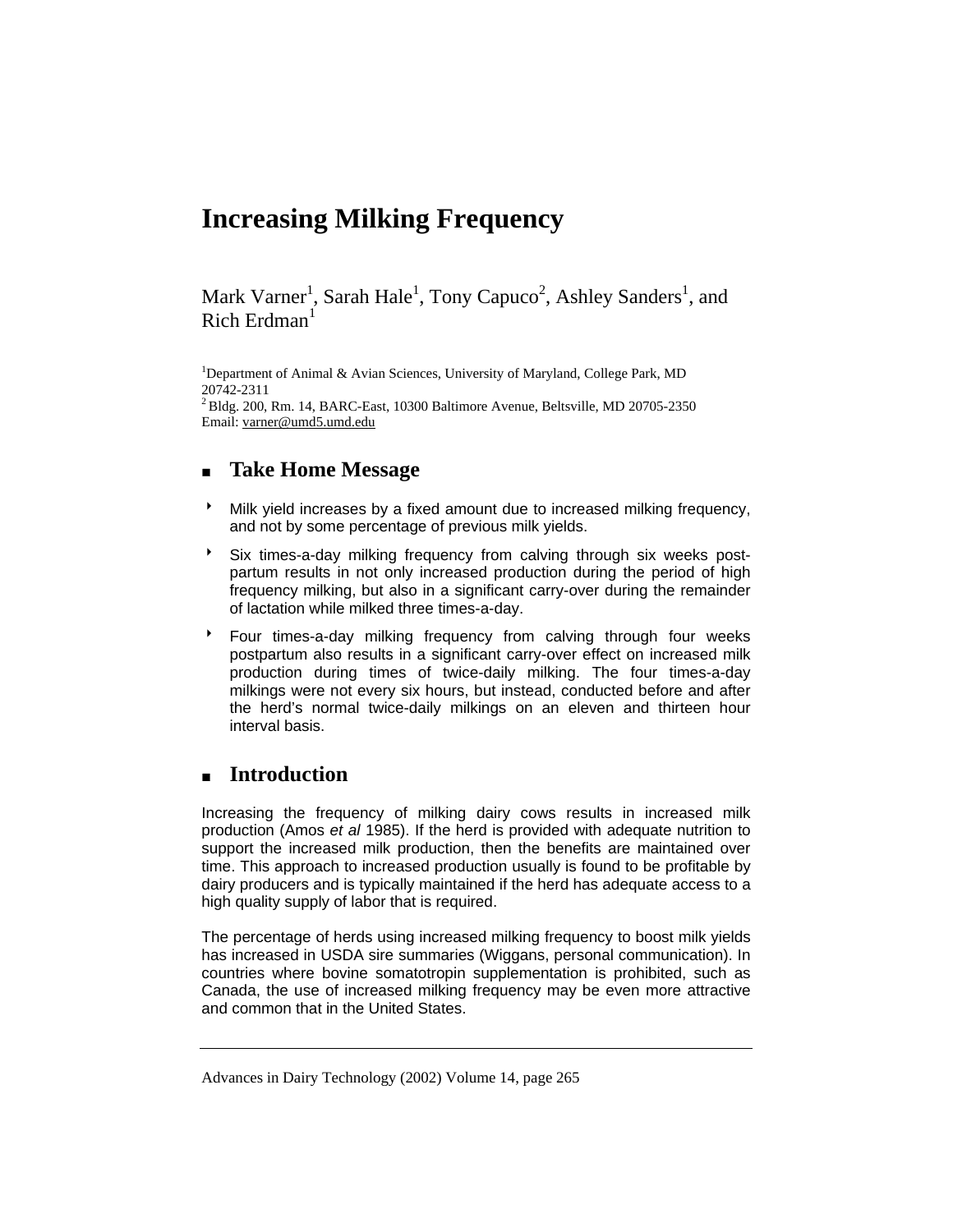When herds wish to consider adopting increased milking frequency as a management policy to elevate herd production, the question "How much response should we expect" is often posed. There is much confusion regarding the amount of response in the scientific, educational and popular literature available to producers. Sometimes herds wish to decrease milking frequency at some stage of later lactation, and the question is posed "Will there be any carry-over of the benefits from increased milking frequency once we stop the extra milkings?" Most producers have observed milk production levels returning to twice-daily milk production levels after ceasing the three times-a-day milking frequencies. The objective of this presentation is to describe studies that evaluated responses to increased milking frequency in dairy herds.

#### **Fixed Response to Milking Frequency**

A common response to the question of "How much response should we expect" is "About fifteen or twenty percent of the herd's previous production." The USDA uses a percentage of the herd's production level to account for increased milking frequency when calculating sire summaries. Yet, many dairy herd consultants have observed that herds had a fixed response, typically 3 or 31/2 kilograms of milk per cow per day. There were no reports in the scientific literature evaluating whether the response was a percentage of the herd's previous production or a certain number of kilograms, termed a "fixed yield response."

One approach to studying this question is to conduct a statistical analysis of previously published trials, and this approach is termed a "meta-analysis." The meta-analysis approach is common in human and veterinary medicine. A total of 19 research literature reports were found and utilized in the meta-analysis. Some reports contained multiple comparisons, and each comparison in a research report of once daily (1X), three times-a-day (3X) and four times-a-day (4X) versus twice daily (2X) was considered as if it was a 'herd' that had compared the various milking frequencies.

There were varying amounts of information published in the results. Some reports contained information concerning cow parity and others contained information concerning milk components. The average difference for the results of the comparisons for milk, fat and protein yield are in Table 1. There was a significant benefit of 3.5 and 4.9 kg/cow/day for 2X vs 3X or 4X, respectively. There was a significant reduction of 6.2 kg/cow/day when going from 2X to 1X milking. In herds with seasonal calving, there is an interest in using 1X milking during late lactation. The penalty for 1X milking may be to large for adoption by many producers, however.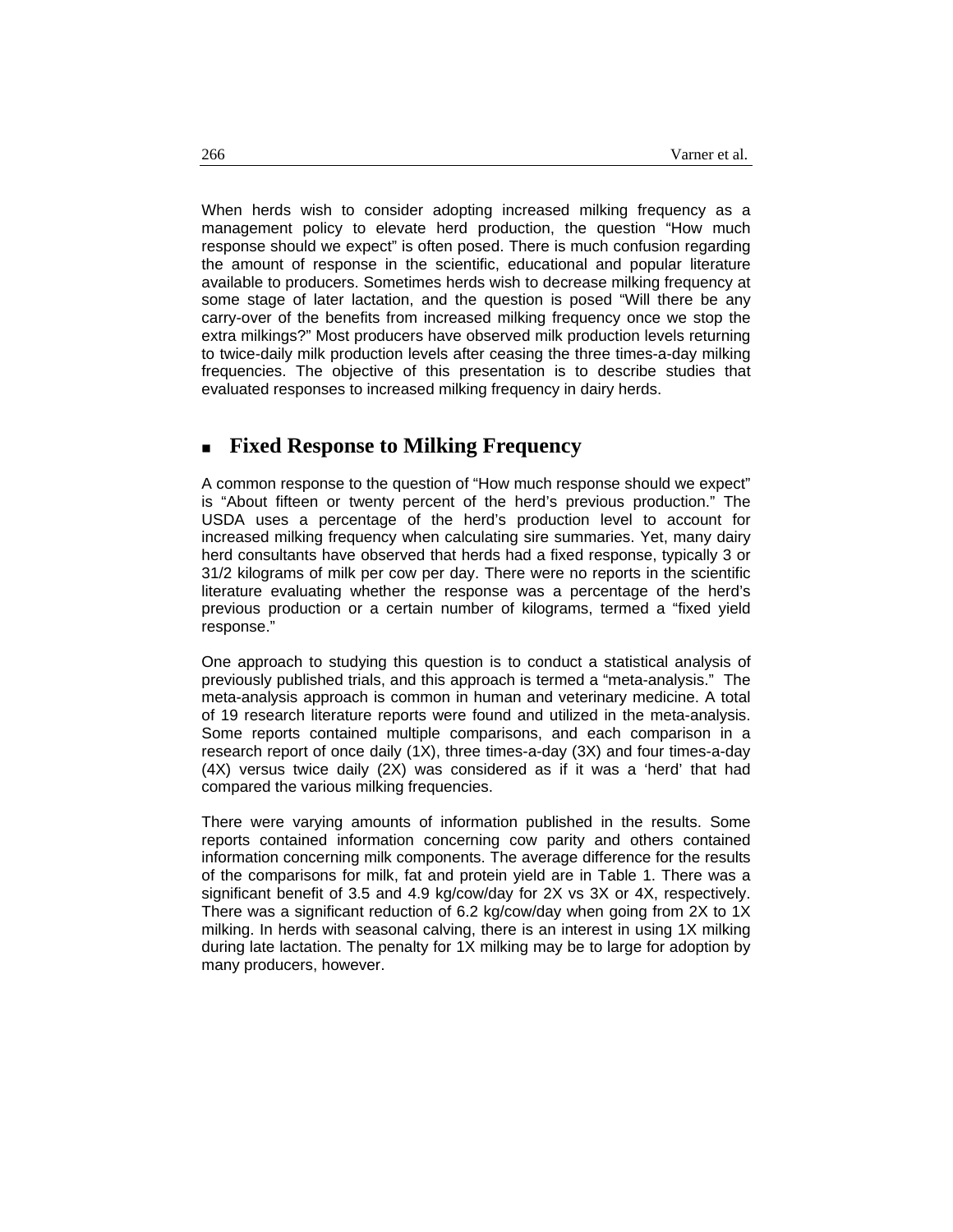Table 1. Difference in milk yield with various milking frequency

#### **(X= number of milkings per day).**

| Comparison    | # Studies | <b>Milk Yield</b><br>(kg/cow/day) |  |  |
|---------------|-----------|-----------------------------------|--|--|
| $2X$ vs $3X$  | 40        | 3.5                               |  |  |
| $2X$ vs $4X$  |           | 4.9                               |  |  |
| $2X$ vs 1 $X$ |           | -6 2                              |  |  |

Source: Erdman and Varner, 1995.

The differences within each comparison were statistically correlated with the level of milk production, and no significant regression coefficient was found for the 2X vs 3X comparison. This is clear evidence that the benefit of 3X milking is fixed and not proportional to herd milk production level. There was insufficient number of trials to make a meaningful comparison for 4X and 1X vs 2X regression evaluation.

Milk fat percentage declined as milk production increased. Nevertheless, the increase in 3X milk yield resulted in a significant increase in fat yield of 92 g/cow/day. This increase in fat yield was not dependent on herd production level, and no significant correlation could be found in regression analysis. There was insufficient number of reports that included analysis of protein levels, so no statistical evaluation was conducted. Milk protein yield was increased by 84 g/cow/day in 3X groups.

Some studies split out the results for first-lactation cows and multi-lactation cows. Milk production from adopting a 3X milking frequency was 3.3 and 3.5 kg/cow/day in first-lactation versus multi-lactation cows, respectively. These results suggest that USDA's use of a 20, 18 and 15% milk production adjustment factors for first, second and later lactation, respectively, are not accurate.

Dairy producers who are considering use of increased milking frequency must evaluate whether the increased revenue from milk and components is sufficient to cover the increased labor, feed and utility costs. If a producer uses an estimate of increased milk production that is based on a proportion of existing herd production, the economic evaluation may be faulty, as these results suggest that producers should be using a fixed production response.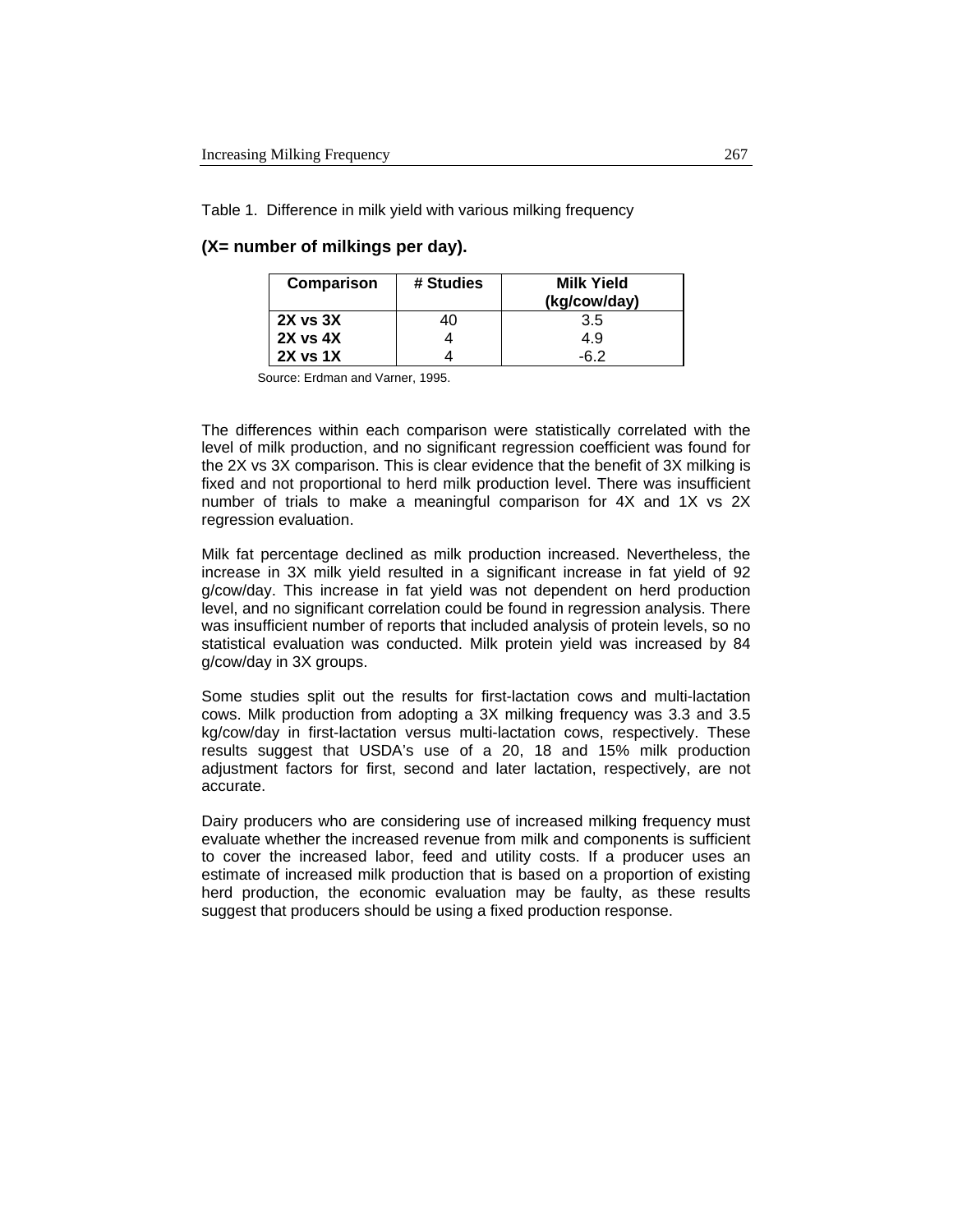### **Six Times-A-Day (6X) Milking**

Researchers have used increased milking frequency to study the cow's physiological response to high levels of milk production. One study used six times-a-day (6X) milking to increase milk production and the researchers found that there was still a significant elevation in milk production levels after returning to the herd norm of 3X (Bar-Peled, *et al.* 1995). These workers found that cows milked 6X had an increase of 7.3 kg/cow/day over the 3X controls during the time of 6X milking. After the six weeks of 6X milking, all cows were milked 3X, and the 6X group still had a 5.0 kg/cow/day benefit. This maintenance of all, or at least part, of the additional milk from early-lactation increased milking frequency can be termed the "carry-over effect."

The potential for 6X milking during the first six weeks of lactation to induce a significant carry-over effect was determined under the demanding conditions of a private herd. Data were collected on a 2000 cow private dairy with Holsteins. Fifty cows that calved during a two-week period were assigned to the trial. Both first-lactation and multi-lactation cows were assigned, and half were milked 6X during the first six weeks of lactation. The milk production results are in Table 2.

#### **Table 2. Milk yield (kg/cow/day) and standard error of the mean (SEM) for various treatment groups and parity.**

|                          | <b>First Lactation</b> |      |            | <b>Second&amp; Later Lactation</b> |      |            |
|--------------------------|------------------------|------|------------|------------------------------------|------|------------|
| <b>Week of Lactation</b> | 6Χ                     | 3Χ   | <b>SEM</b> | 6X                                 | 3X   | <b>SEM</b> |
| <b>Full Lactation</b>    | 36.0                   | 36.7 |            | 41.1                               | 38.2 | 1.9        |
| Weeks 1-6                | 31.0                   | 29.3 | 1.6        | 44.1                               | 38.1 | 11         |

A significant treatment by parity interaction was determined. While there was a significant effect of 6X milking on both first and later lactation cows during the first six weeks of lactation, the cows in the 6X first lactation group had reduced milk production levels after starting 3X milk production. The multi-lactation cows had a significant carry-over effect on milk production. First-lactation cows were significantly lighter in body weight at 15 weeks after calving (487 vs 592 kg). The average age at calving for first-lactation cows was 23 months, so they were also a little young. The young age may have contributed to the lighter weight, which prevented the first lactation cows from having any carry-over effect.

There was no significant difference in fat or protein percent for 6X milking, though there was a parity by treatment interaction for fat and protein yield, due to the effects on milk production described above. There was no significant difference in milk somatic cell count for any of the treatment groups. First service conception rate was low for the herd  $(-20%)$ , due to warm weather, but there were no significant differences in conception rate between groups.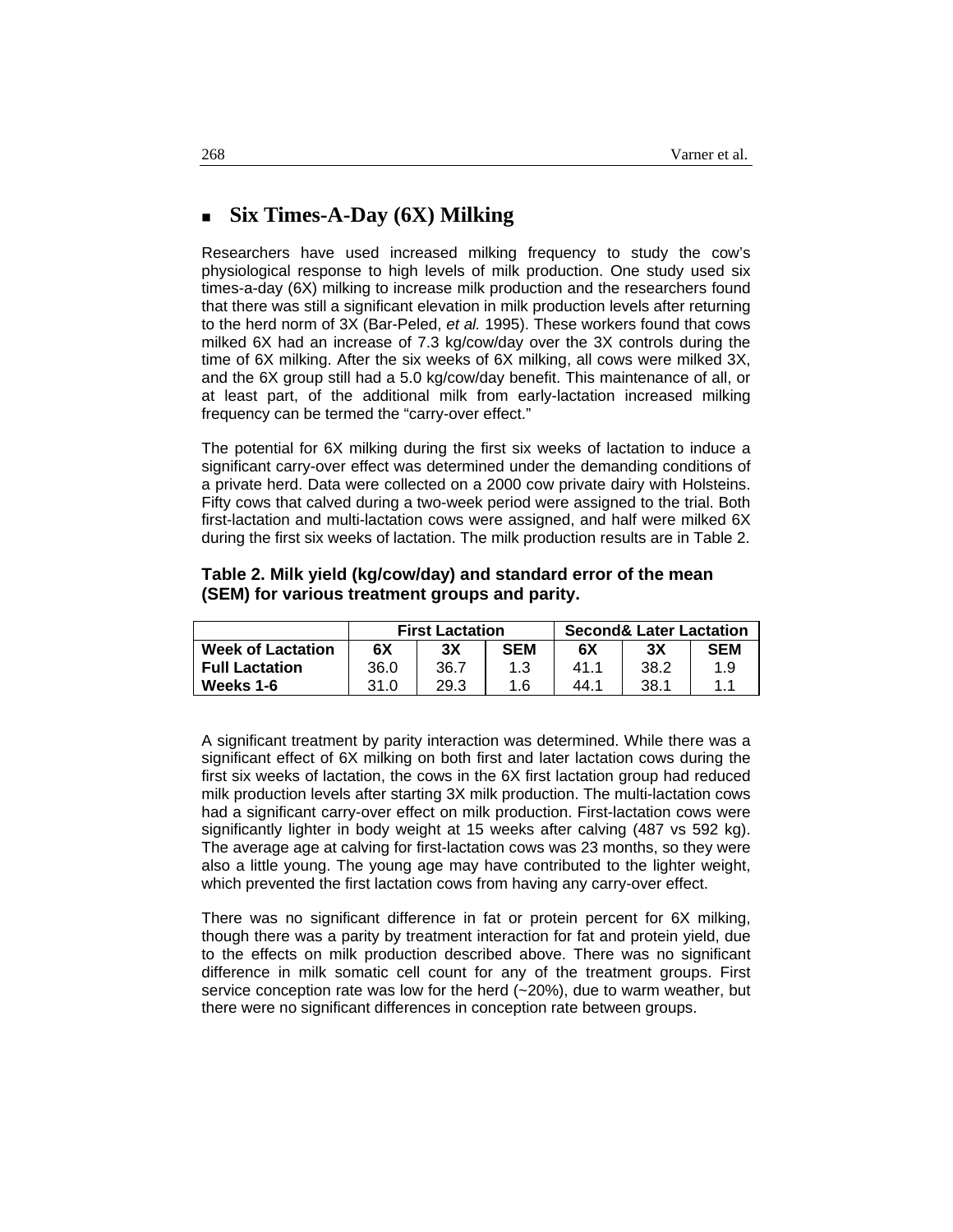The maximal amount of difference in level of milk production between 6X and 3X multi-lactation cows was observed at three weeks after calving. This observation suggests that increase in milking frequency may not have to be a full six weeks to develop a full carry-over effect.

## **Four Times-A-Day Milking**

Increasing the milking frequency during early lactation has some important practical limitations to application. One limitation is that cows are sometimes handled in a separate group until the milk is clean and salable. Another is when to do the extra milkings. These two factors were evaluated in a 4X versus 2X trial.

Thirty cows were assigned to one of three treatments (Hale *et al* 2002). One group were milked 4X starting at the first day of lactation (termed IMF-1). The second group was milked 4X starting on the fourth day of lactation (termed IMF4), when milk could be sold. The third group was the control group and was milked 2X for the entire lactation. The 4X treatments were done for the first three weeks of lactation, and then the cows were milked 2X for the remainder of lactation. The 4X milkings were done at the beginning and end of the herd 2X milkings, so there was not an even 6 hour milking interval for the 4X groups. The 2X groups had an 11 – 13 hour milking intervals, so some 4X intervals may have been as short as 4 hours and as long as 8 hours.

Milk production levels are in Figure 1. There was a significant increase in milk production in both 4X groups during the first three weeks of lactation. There was also a significant carry-over effect through the remainder of lactation. There did not appear to be a significant difference between the IMF-1 and IMF-4 treatment groups for milk production.

These results demonstrate that 4X milking frequency for only three weeks and applied without a regular milking interval, can lead to a significant carry-over effect. The effects of treatment on milk components and the dynamics of mammary cell numbers will be determined.

#### **Summary**

Increased milking frequency results in increased levels of milk production. This increase is fixed and not proportional to level of milk production at the time of increase. Milking cows more frequently during the first weeks of lactation may provide a significant improvement in milk production for the remainder of lactation. The minimum amount of time required is not known, but may be as little as three weeks. The increase in frequency does not appear to have to start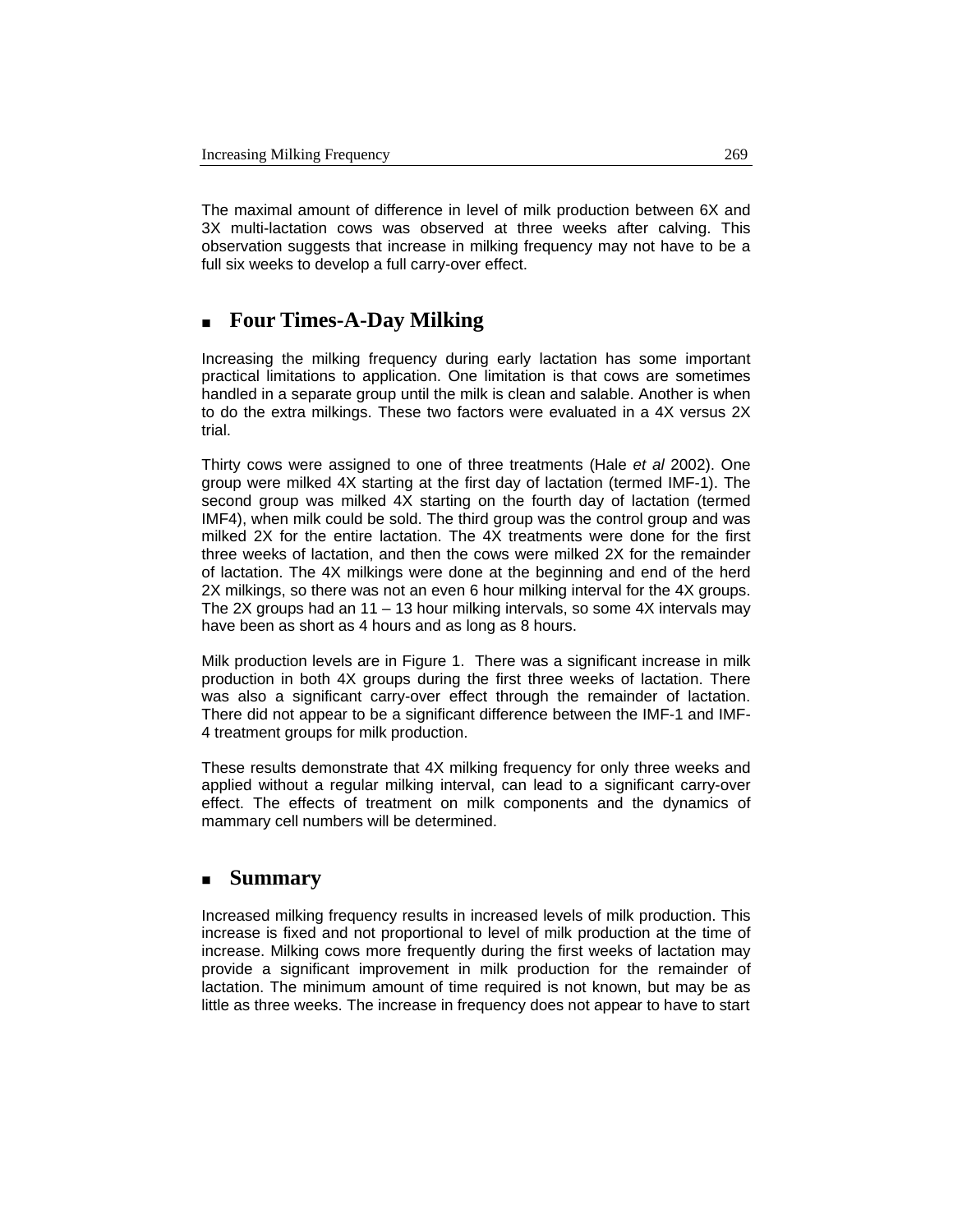

**Figure 1. Milk Production in Cows Milked 2x vs. 4x**